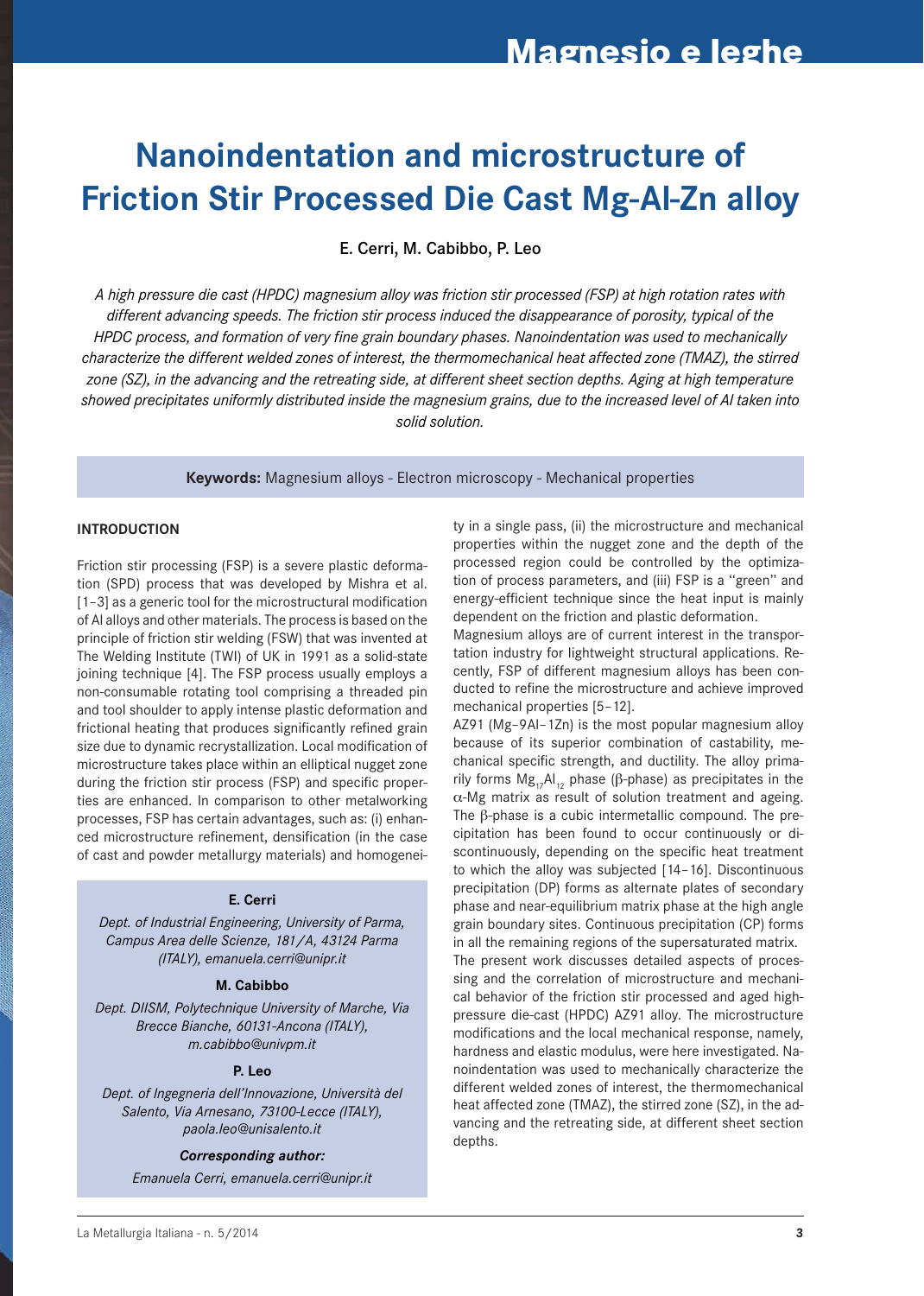#### **ExPErIMENtAL DEtAILS**

#### *Material and FSP details*

The AZ91 HPDC (high pressure die cast) magnesium alloy (composition in Table 1) was provided in the form of 3 mm-thick plates. The plates were friction stir processed by using pin rotation speeds, ω, of 2500 and 3000 rpm; pin travel speeds, v, were 30 and 50 mm/min. The pin had a truncated cone geometry with a shoulder diameter of 15 mm and a height of 2.3 mm.

#### *Microstructure inspections*

Light-optical (LM) overviews and detailed inspections of the FSP sheets were carried out using a Reichert-JungTM MeF-3® microscope. Sample surfaces were polished and etched for few seconds using a a solution consisting of 10 ml acetic acid, 6 g picric acid, 10 ml distilled water in 70 ml ethanol. A ZeissTM Supra 40® field-emission gun scanning electron microscope (FEGSEM), operated at 10 keV, was used for the study of the inter-granular phases and the grain structure evolution induced by the FSP in the two experimental configurations. Back-scattered electrons (BSE) were used to ease the identification of the phases. To identify the intergranular phase, energy-dispersive spectra (EDS) at 10keV were used with ZAF quantitative analysis.

Mean grain size was evaluated by the line intercept method according to ASTM E112.

#### *Nanoindentation*

The elastic properties and hardness of the FSP sheets were measured by an indentation method in which a tip is pushed downward against different regions of the FSP sheet sections. By measuring the force-displacement curve, an average elastic modulus Er (i.e. Young's modulus) and hardness H of each inspected material region was determined. Raw data analysis was performed according to the Oliver and Pharr method [17,18]. Indentation measurements were performed using a Hysitron<sup>®</sup> UBI®- I Nanoindenter, equipped with a motorized stage and a Berkovich diamond tip. The tip was calibrated with a fused quartz reference sample. A constant peak indentation force load of 1 mN was used for all the indentations. According to the round robin experimental results reported in [18], a trapezoid load function (loading time of 20 s, holding at the peak load for 60 s, followed by 3 s unloading to 10% of the peak load and a final 60 s holding at this load) was here used.

Nanoindentation measurements were performed along three different depths of the FSP sections. One was selected at 50 μm from the surface where the FSP was performed (Top); a second section depth was selected at the centerline, i.e. at the same distance from the two sheet surfaces; a third one was performed at 50 μm from the surface opposite to the one in contact with the shoulder (Bottom). All the characteristic welding zones were tested: the base metal (BM), the thermo-mechanical affected zone (TMAZ), in the advancing side (AS) and retreating side (RS), and the

| Al Zn Mn | - Si | Cu | l Ni | l Fe | $Be$ $Mg$                                                  |  |
|----------|------|----|------|------|------------------------------------------------------------|--|
|          |      |    |      |      | $ 8.9 0.79 0.24 0.0093 0.0013 0.001 0.0017 3.6$ ppm   Bal. |  |

#### *Table 1 - Chemical composition of AZ91HPDC (wt. %).*

*Tab. 1 - Composizione chimica della lega AZ91 pressocolata.*

central stirred zone (SZ). To achieve this, nanoindentation measurements were spaced 300 μm apart, starting from one side of the welded sheet, i.e. the BM, all the way through the AS-TMAZ, SZ, and TMAZ-RS to the opposite side, again in the BM, of the two welded magnesium sheets. Microhardness measurements were performed at the same depths as the nanoindentation prints and defined as Top, Center and Bottom lines. A load of 300 gf was applied each mm along a length of 30 mm with 15 s holding time.

#### **rESuLtS AND DISCuSSIoN**

#### *Microstructure*

Figures 1 and 2 show the microstructure survey of the FSP  $\omega/v = 50$  rev/mm, and  $\omega/v = 83$  rev/mm, respectively. For both the FSP  $\omega/v$  conditions, it appears that the grain structure decorated with intergranular eutectic regions, which characterize the BM and the TMAZ, is deeply rearranged into a recrystallized grain structure in the SZ. In particular, the SZ microstructure appears as essentially equiaxed grains with no eutectic regions. These latter were dissolved by the FSP stirring deformation before recrystallization. The FSP stirring deformation closed most of the HPDC voids that were present in the BM (Fig. 3a and 3b).

The mean grain sizes of the TMAZ and SZ, in both the FSP  $ω/v$  conditions, are listed in Table 2, where the BM mean grain size is also reported.

|            | BM.<br>μm |               | TMAZ-AS,<br>µm                | SZ,<br>μm                     | TMAZ-RS, <br>µm |
|------------|-----------|---------------|-------------------------------|-------------------------------|-----------------|
|            | 8±1       | Top           | $7.2 \pm 0.4$                 | $4.8 \pm 0.1$                 | $6.9 \pm 0.4$   |
| AZ91-FSP-1 |           | Centerline    |                               | $5.4 \pm 0.3$   4.4 $\pm$ 0.1 | $15.5 \pm 0.4$  |
|            |           | <b>Bottom</b> | $4.4 \pm 0.3$   $3.8 \pm 0.1$ |                               | $4.1 \pm 0.3$   |
|            | 8±1       | Top           | $9.1 \pm 0.5$   7.5 $\pm$ 0.1 |                               | $8.9 \pm 0.5$   |
| AZ91-FSP-2 |           | Centerline    | $7.4 \pm 0.5$                 | $6.5 \pm 0.1$                 | $7.1 \pm 0.5$   |
|            |           | <b>Bottom</b> | Z                             | $5.8 \pm 0.1$                 | $6.4 \pm 0.4$   |

#### *Table 2 - Mean grain size determined by line intercepts method (ASTM E112) at the different characteristic FSP zones of FSP-1, and FSP-2 AZ91.*

*Tab. 2 - Diametro medio dei grani determinato con il metodo dell'intercetta (ASTM E112) in zone caratteristiche di FSP-1 e FSP-2.*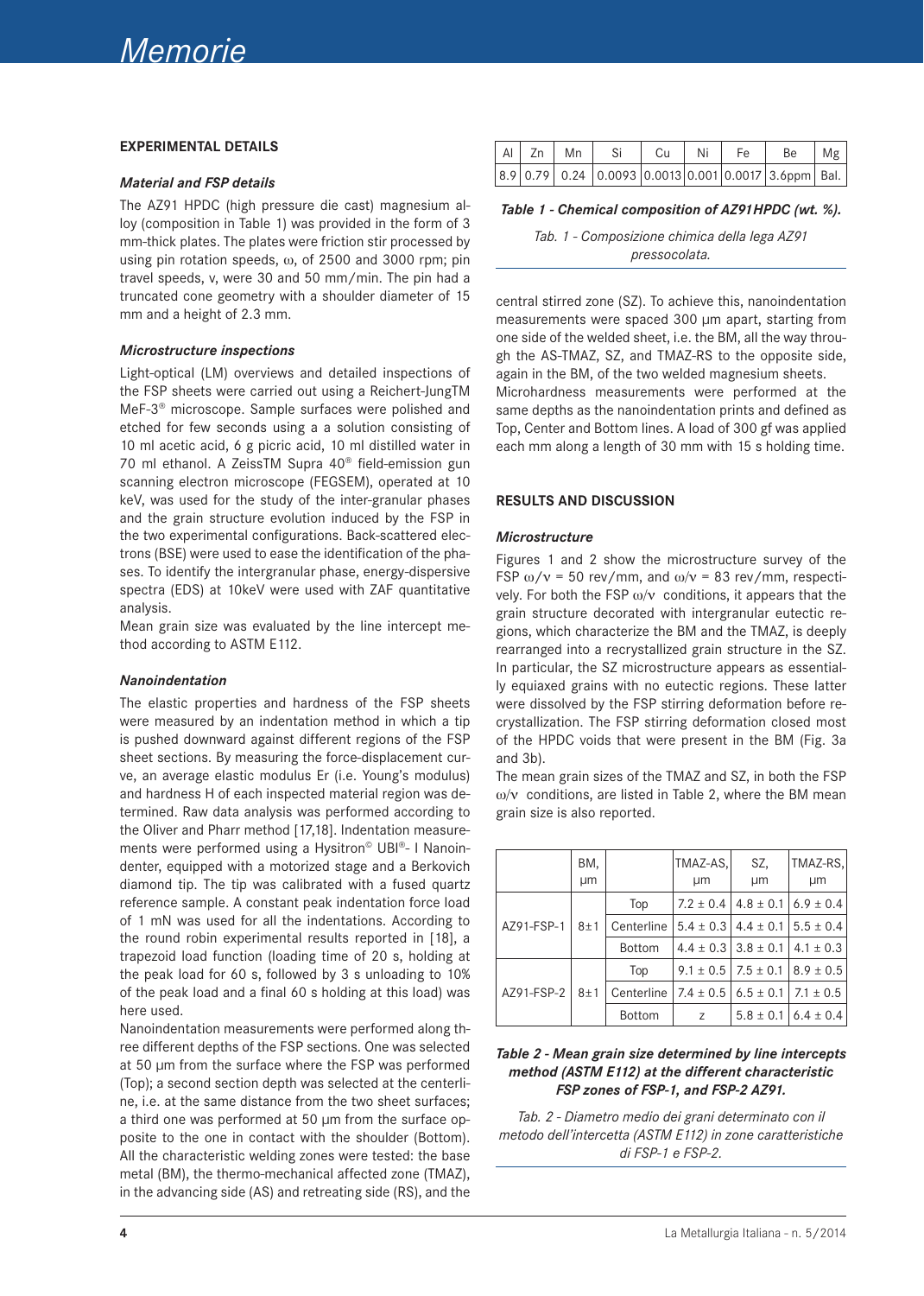## **Magnesio e leghe**



*Fig. 1 - LM overview, a), and microstructure details, b) (A-to-F) of the FSP* ω*/*ν *= 50 rev/mm.*

*Fig. 1 - Macrografia a) e dettagli microstrutturali b) (da A a F) del campione FSP con* ω*/*ν *= 50 rev/mm.*



*Fig. 2 - LM overview, a), and microstructure details, b) (A-to-F) of the FSP* ω*/*ν *= 83 rev/mm. Fig. 2 - Macrografia a) e dettagli microstrutturali b) (da A a F) del campione FSP con* ω/ν *= 83 rev/mm.*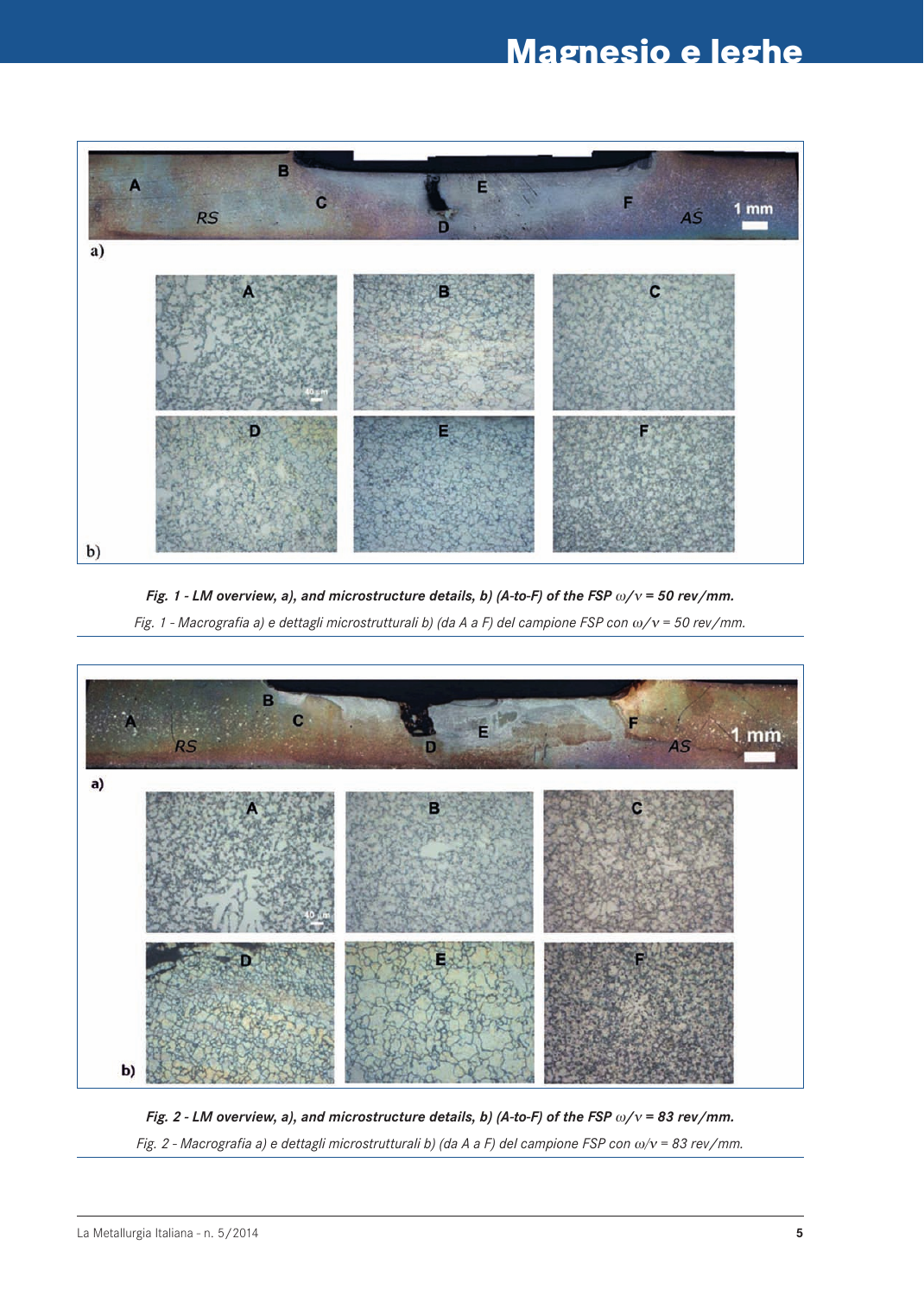### *Memorie*





*Fig. 4 - a) Profili di microdurezza rilevati a tre profondità: a 50 μm dalla superficie in contatto con la spalla dell'utensile, Top; al centro; a 50 μm dalla superficie opposta a quella in contatto con la spalla dell'utensile. b) Modulo elastico locale. FSP a* ω/ν *= 50 rev/mm.*

Mean grain sizes in both FSP-1 and FSP-2 SZ were larger in the regions close to the FSPed surface (where the shoulder passed), as compared to the centreline and the opposite surface regions. In FSP-2, with  $\omega/v = 83$  rev/ min, coarser grains, compared to FSP-1 ( $\omega/\nu$  = 50 rev/ min) revealed in the regions close to the surface where the shoulder passed,were due to the higher thermal excursion, and longer cooling to room temperature, to which the material was subjected. This caused a grain growth of the recrystallized structure, which was more pronounced as the pin and the shoulder stayed longer in the welding plates. In fact, the recrystallized grain structure of the FSP-1 at the TMAZ and the SZ was some 30% finer than in the case of FSP-2. This is surely due to the different straining deformation experienced by the material in the two FSP settings.

#### *Nanoindentation*

Figures 4 and 5 show the nanoindentation experimental results. Figure 4a shows the hardness, H, plots and fig. 4b the elastic modulus, local Young's modulus, Er, plots at the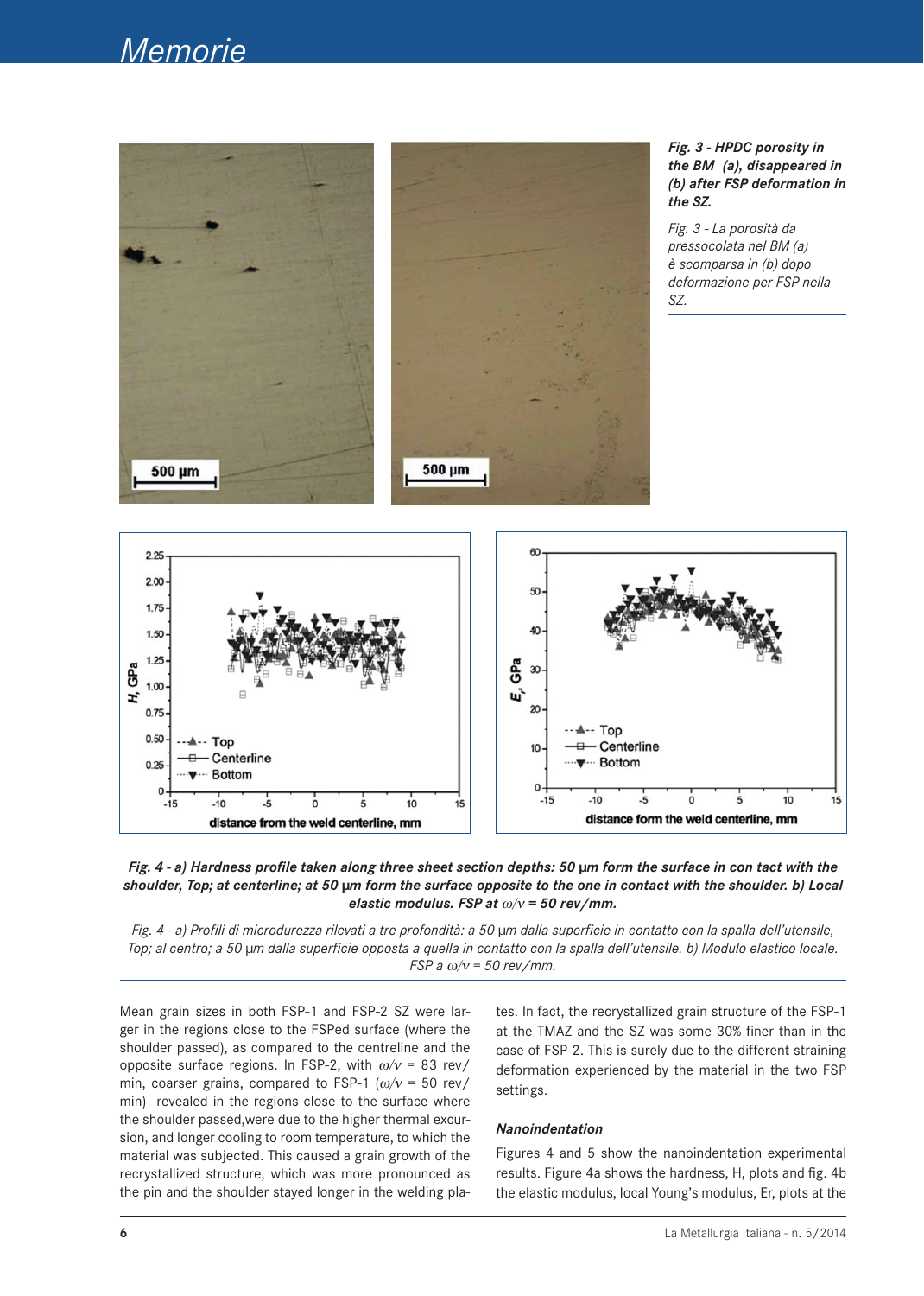

*Fig. 5 - a) Hardness profile taken along three sheet section depths: 50 μm form the surface in contact with the shoulder, Top; at centerline; at 50 μm form the surface opposite to the one in contact with the shoulder. b) Local elastic modulus. FSP at* ω/ν *= 83 rev/mm.*

*Fig. 5 - a) Profili di microdurezza rilevati a tre profondità: a 50 μm dalla superficie in contatto con la spalla dell'utensile, Top; al centro; a 50 μm dalla superficie opposta a quella in contatto con la spalla dell'utensile. b) Modulo elastico locale. FSP a* ω/ν *= 83 rev/mm.*



*Fig. 6 - FEGSEM of, a) the TMAZ, b) TMAZ/SZ, and c) SZ, of FSP* ω/ν *= 50 rev/mm, and, d) TMAZ, e) TMAZ/SZ, and f) SZ, of FSP* ω/ν *= 83 rev/mm.*

*Fig. 6 - Micrografie FEGSEM di, a) TMAZ, b) TMAZ/SZ, e c) SZ, nel campione FSP* ω/ν *= 50 rev/mm, e, d) TMAZ, e) TMAZ/SZ, e f) SZ per FSP* ω/ν *= 83 rev/mm.*

same location of the H measurements of the FSP-1(2500 rpm pin rotation speed,  $\omega$ , and 50 mm/min traverse speed, ν).

The FSP performed at  $\omega/v$  = 50 rev/mm showed hardness profiles, at the Top, Centerline and bottom depths, having rather wavy trends, with values oscillating around a mean H =  $1.35 \pm 0.20$  GPa of more than 20. The elastic modulus, Er increased from  $(35 \pm 2)$  GPa in the BM to its top value of 46± 2 GPa at the mid-point of the SZ. At the same time, the TMAZ also experienced higher values, compared to the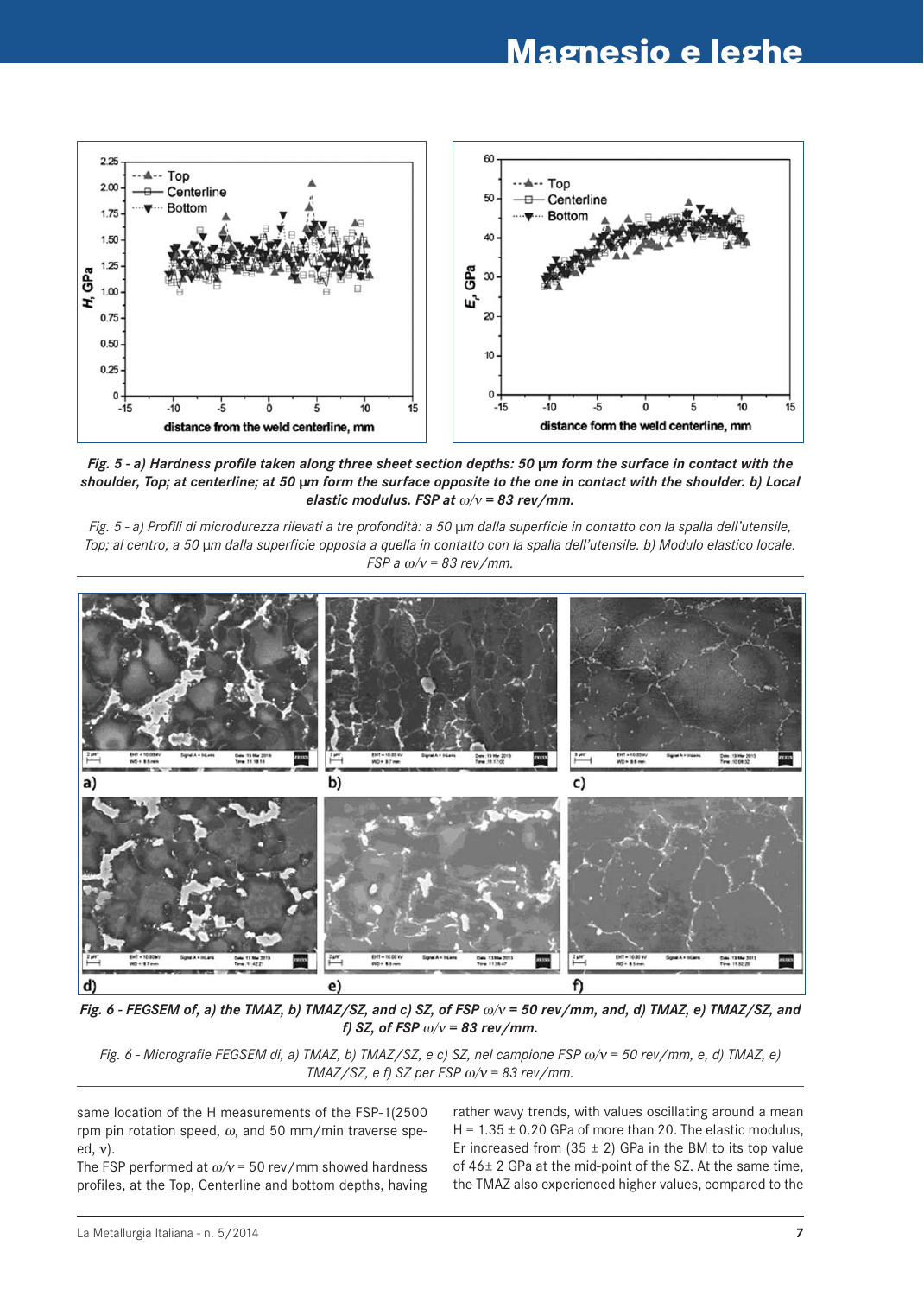



*Fig. 7 - Microanalisi EDS a) della fase intergranulare e b) della matrice di Mg. La fase intergranulare è*   $β$ -*Mg<sub>17</sub>Al<sub>12</sub>*.



*Fig. 8 - EDS analysis of a) TMAZ and b) SZ of FSP* ω/ν *= 50 rev/mm. Fig. 8 - Microanalisi EDS a) della TMAZ e b) della SZ per il campione FSP* ω/ν *= 50 rev/mm.*



*Fig. 9 - LM of precipitates after aging at 300°C (SZs) in a)* ω/ν *= 83 rev/mm and b)* ω/ν *= 50 rev/mm. Fig. 9 - Microscopia ottica dei precipitati dopo invecchiamento a 300°C (zona SZ) nel campione a)* ω/ν *= 83 rev/mm e b)*  ω/ν *= 50 rev/mm.*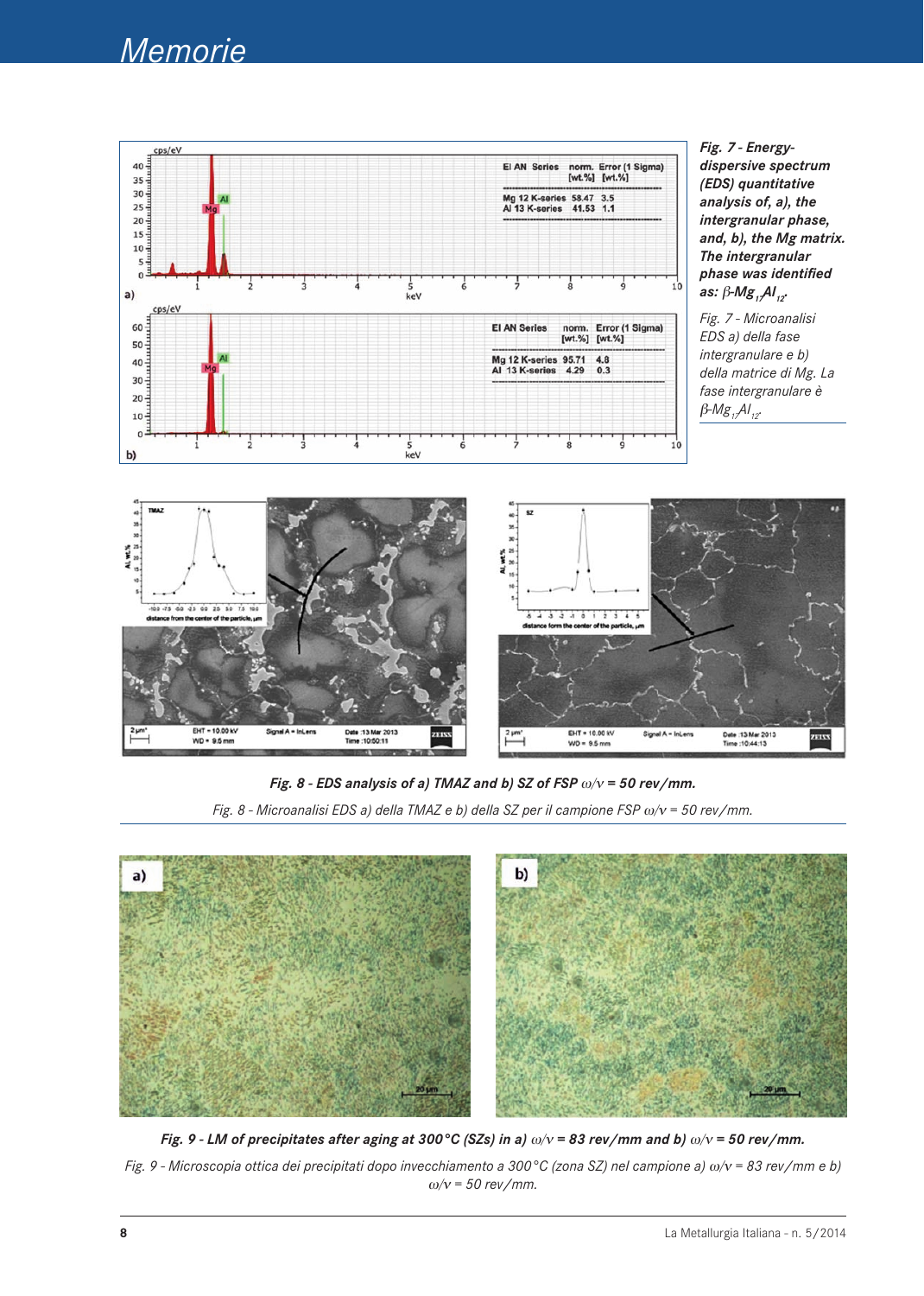#### ones recorded at the BM.

The case of the FSP performed at  $\omega/\nu$  = 83 rev/mm is presented in Fig. 5. The mean H at the BM and AS-TMAZ, in all the three section depths, are 1.28± 0.15GPa (Fig. 5a), which is quite similar to, and within the experimental confidence of, the hardness of the  $\omega/v = 50$  rev/mm case. Here, as well as the case of the  $\omega/v = 50$  rev/mm case, the elastic modulus increased from the BM Er =  $28 \pm 2$ GPa to the mean Er =  $34 \pm 4$  GPa of the AS-TMAZ, and to the highest values of Er =  $40 \pm 2$  GPa, at the SZ. The results show lower H and Er values measured in the case of  $\omega/\nu$  = 83 rev/mm compared to that of  $\omega/\nu$  = 50 rev/ mm. They can be related to the microstructure evolution induced by the friction stir process at the different characteristic sheet zones: TMAZ, in the AS and RS, and SZ.

#### *EDS analysis*

To show further the microstructure modification which occurred at the SZ, FEGSEM inspections were carried out and these are shown in Fig. 6. The intergranular phase, identified by EDS as  $\beta$ -Mg<sub>17</sub>Al<sub>12</sub> (Fig. 7a), is rather coarse and widely spread in the TMAZ (fig. 6a and 6d). On the other hand, the SZ presents well localized and much smaller intergranular β phase particles, in an equiaxed grained structure no longer showing dispersed coarse intergranular β phase (Fig. 6b and 6e). The TMAZ and SZ (Fig. 6c and 6f) of the two FSP  $\omega/v$  conditions did not show any significant microstructure differences. The magnesiumaluminum ratio significantly increased in the magnesium matrix compared to the intergranular eutectic region (Fig. 7b), due to aluminum being mainly distributed in solid solution within the magnesium matrix. A further investigation was performed by EDS to account for aluminum content variations from inside the intergranular region to the grain center, in both TMAZ and SZ zones (Fig. 8). The aluminum EDS profiles show an Al content of less than 5% inside the magnesium grains of the TMAZ region (Fig.8a) and 8% of Al, at least in the SZ case. The stirring action and the temperature increase during FSP thinned the intergranular phase and some aluminum went into solid solution. To furthermore investigate this action, an aging treatment at 300°C was performed directly on the FSP samples: light microscopy (fig. 9) shows precipitates uniformly distributed inside the magnesium grains due to the increased level of Al that had existed in solid solution.

In both FSP conditions, both LM and FEGSEM inspections revealed that the SZ grained structure was essentially equiaxed but not homogeneous in size, which accounted for almost one order of magnitude variance from the smaller to the larger grains.

#### **CoNCLuSIoNS**

Friction stir processing at high rotation speeds has been performed on AZ91 high pressure die cast plates to investigate microstructure and mechanical properties. FSP induced the disappearance of porosity in the nugget zone,

that is typical of the HPDC process, but some tunnel defects were introduced. The grain structure, decorated by intergranular eutectic regions in the BM and in the TMAZ, is deeply rearranged into a recrystallized grain structure in the SZ, with no eutectic regions. These latter were dissolved by the FSP stirring deformation before recrystallization. Mean grain sizes in both FSP-1 and FSP-2 SZ were larger in the regions close to the FSPed surface (where the shoulder passed), compared to the centreline and the opposite surface regions. Nanoindentation measurements performed along three parallel lines in the nugget (top, center and bottom) revealed mechanical properties quite comparable at the same distance from the nugget center in the characteristic regions (TMAZ, SZ) of the investigated samples. Subsequent aging at high temperature showed precipitates uniformly distributed inside the magnesium grains, due to the increased level of Al that had been taken into solid solution.

#### **ACKNowLEDgEMENtS**

Authors wish to thank Mr. D. Ciccarelli and Dr. M. Pieralisi for their assistance in FSP and LM specimen preparation.

#### **rEFErENCES**

- [1] R.S. Mishra, M.W. Mahoney, S.X. McFadden, N.A. Mara, A.K. Mukherjee, Scri. Mater. 42 (1999) 163– 168.
- [2] R.S. Mishra, Z.Y. Ma, Mater. Sci. Eng. R 50 (2005) 1–78.
- [3] R.S. Mishra, M.W. Mahoney, in: R.S. Mishra, M.W. Mahoney (Eds.), Friction Stir Welding and Processing, ASM International, Materials Park, OH, 2007, pp. 309–350.
- [4] W.M. Thomas, E.D. Nicholas, J.C. Needham, M.G. Murch, P. Templesmith, C.J. Dawes, G.B. Patent application no. 9125978.8, December 1991.
- [5] Z.Y. Ma, Metall. Mater. Trans. A 39A (2008) 642– 658.
- [6] S.H.C. Park, Y.S. Sato, H. Kokawa, Metall. Mater. Trans. A 34A (2003) 987–994.
- [7] W. Woo, H. Choo, D.W. Brown, P.K. Liaw, Z. Feng, Scri. Mater. 54 (2006) 1859–1864.
- [8] Z.Y. Ma, A.L. Pilchak, M.C. Juhas, J.C. Williams, Scri. Mater. 58 (2008) 361–366.
- [9] U.F.H.R. Suhuddin, S. Mironov, Y.S. Sato, H. Kokawa, C.W. Lee, Acta Mater. 17 (2009) 5406–5418.
- [10] W. Yuan, R.S. Mishra, B. Carlson, R.K. Mishra, R. Verma, R. Kubic, Scri. Mater. 64 (2011) 580–583.
- [11] V. Jain, J.Q. Su, R.S. Mishra, R. Verma, A. Javaid, M.